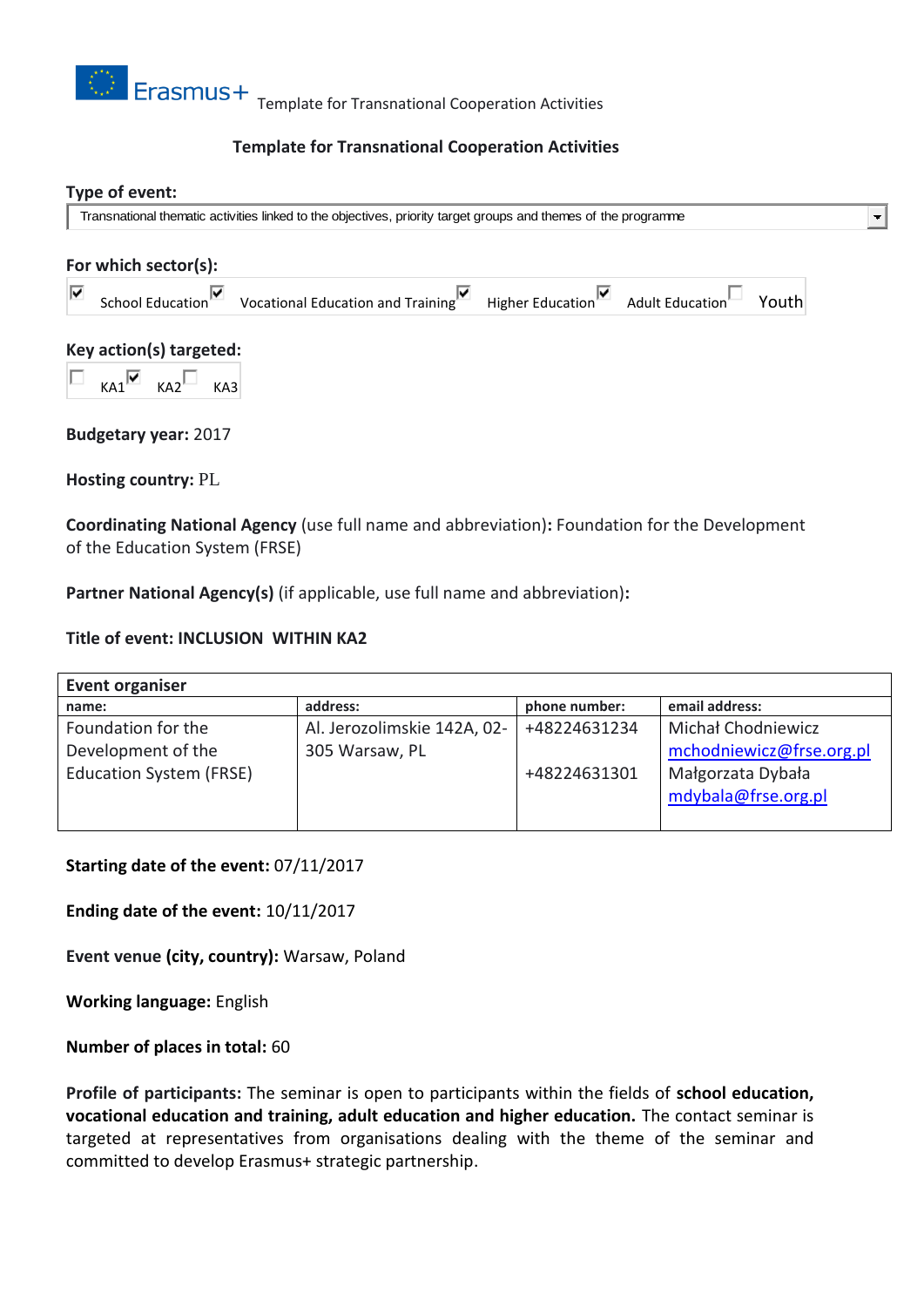### **Themes and goals of the event:**

Social inclusion is one for the most important issues raised by the Erasmus+ Programme, which aims to make a major contribution to help tackle socio-economic changes, the key challenges that Europe will be facing until the end of the decade and to support the implementation of the European policy agenda for growth, jobs, equity and social inclusion.

As stated in Erasmus+ Programme Guide social inclusion has a rather broad definition and may refer to:

- **disability** (i.e. participants with special needs) or **health problems**:
- **educational difficulties**: young people with learning difficulties; early school-leavers; low qualified adults; young people with poor school performance;
- **economic obstacles**: people with a low standard of living, in long-term unemployment or poverty etc.; **cultural differences**: immigrants or refugees or descendants from immigrant or refugee families; people belonging to a national or ethnic minority; people with linguistic adaptation and cultural inclusion difficulties;
- **social obstacles**: people facing discrimination because of gender, age, ethnicity, religion, sexual orientation, disability, etc.;
- **geographical obstacles**: people from remote or rural areas; problem zones; areas with poor facilities).

The subject is present in the priorities set for Strategic Partnerships. One of the priorities directly refers to social inclusion. It is a horizontal priority which means that it is suitable for different fields of education and if relevant to gather organisations working in various areas of education in one project focused around common issues. Depending on its aims, inclusion projects could either bring together people from different backgrounds or target one particular target group.

**Expected results:** The overall goal of the contact seminar is **to find partners with similar interests**  and develop ideas for **the new KA2 strategic partnerships** on the issue of social inclusion. We have chosen to approach inclusion from a common experience shared by the participants, their organization and social milieu. We hope to reach the point where difference doesn't represent a barrier to future cooperation.

The seminar will also give an opportunity to discover new approaches in the field with **the special focus on creating cross sectoral and transversal collaborations** between different sectors and organisations.

To achieve these aims there will be organised plenary sessions with experts contribution and small working groups gathering participants willing to elaborate together a project. NA will support participants throughout the whole seminar.

**Programme of event:** The seminar will start by dinner on the 7.11.2017 and will finish by farewell dinner on the 9.11.2017 and departure on 10.11.2017, after breakfast. The exact venue will be announced later.

**Event's webpage** (if applicable): available soon

**Travel information:** available later

**Event fee** (amount in EUR, if applicable): n/a